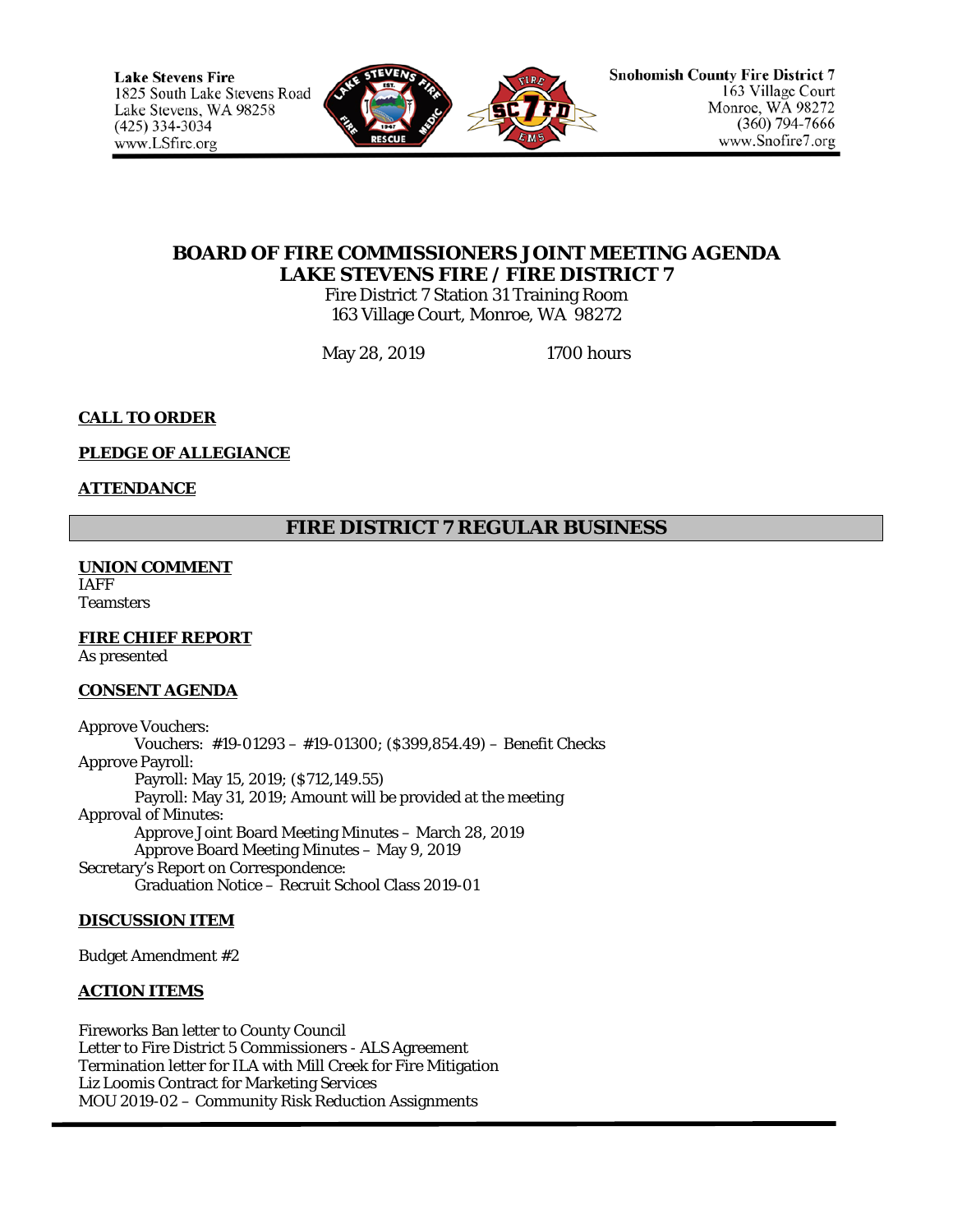**Lake Stevens Fire** 1825 South Lake Stevens Road Lake Stevens, WA 98258  $(425)$  334-3034 www.LSfire.org



Approve First Quarter Financial Report: Review Mechanical Services Division Finances First Quarter Report Highlights First Quarter Budget Actual

### **COMMISSIONER COMMITTEE REPORTS**

Joint Fire Board with Mill Creek (Fay, Woolery, Waugh): TBD Finance Committee (Waugh, Wells, Snyder): TBD Policy Committee (Wells, Woolery, Schaub): TBD / Admin Bldg. Safety Committee (Fay, Schaub): Monday, June 24, 2019 – 18:00 / Station 71 Risk Management (Schaub) August 27, 2019 – 19:00 / Snohomish Co. FD 22 November 5, 2019 – 19:00 / Snohomish Co. FD 22 Labor / Management (Waugh, Wells, Fay): TBD Shop Committee – (Snyder, Woolery, Fay): TBD Strategic Plan Committee – (Fay, Schaub, Wells) Capital Facilities Committee - (Schaub, Snyder, Woolery) Station 33 Station 72 Station 32 Station 76

#### **OTHER MEETINGS ATTENDED**

Snohomish County 911 (Waugh) Regional Coordination Leadership Meeting (Fay, Schaub, Wells): Wednesday June 5, 2019 – 09:00 / Station 31 – Training Room Sno-Isle Commissioner Meeting: Thursday, May 2, 2019 – 19:30 / Snohomish Fire - HQ

#### **OLD BUSINESS**

#### **CALL ON COMMISSIONERS**

#### **ATTENDANCE CHECK**

Thursday, June 13, 2019 – 15:30 / Admin Building

#### **EXECUTIVE SESSION**

Discuss Collective Bargaining Contract – RCW 42.30.140(4)(a)